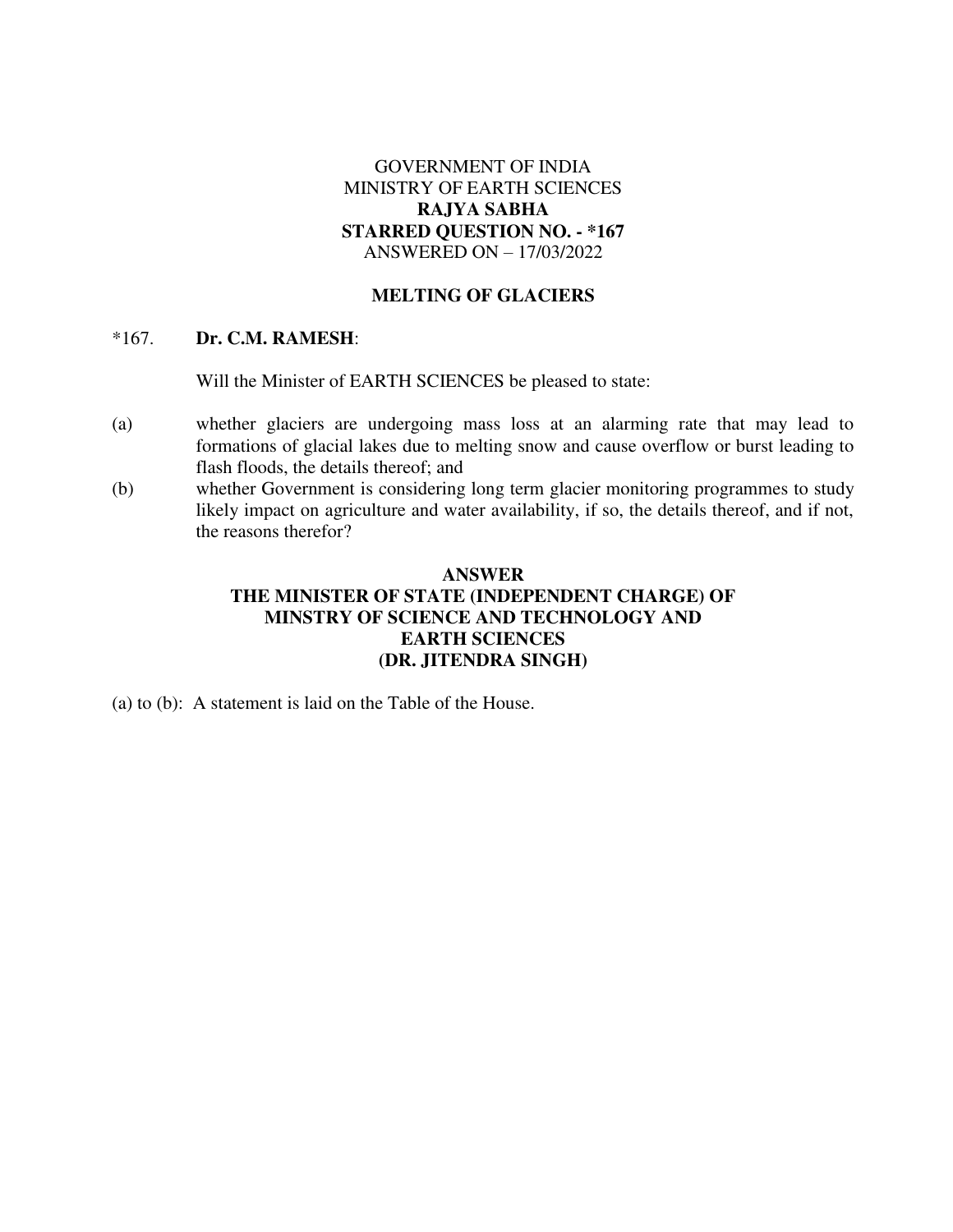### **STATEMENT REFERRED TO IN REPLY TO PARTS (a) to (b) OF THE RAJYA SABHA STARRED QUESTION NO. \*167 REGARDING MELTING OF GLACIERS FOR ANSWER ON 17TH MARCH, 2022.**

(a) Yes Sir. Studies have revealed that the Himalayan glaciers are retreating in general. The rate of melting/recession varies from glacier to glacier depending on topography and climatic variability of the region. While, the glaciers in the eastern and central part of Indian Himalaya are continuously retreating, some of the glaciers in the Karakoram region of Himalaya are reported to be advancing. Overall, at regional scale, mass loss rate varied between − 0.41 ± 0.11 meter water equivalent per year (m.w.e.y<sup>-1</sup>) in the eastern,  $-0.58 \pm 0.01$  m.w.e.y<sup>-1</sup> in the central,  $-0.55 \pm 0.37$  m.w.e.y<sup>-1</sup> in the western Himalaya and  $-0.10 \pm 0.07$  m.w.e.y<sup>-1</sup> in Karakoram region in the last decade. National Centre of Polar and Ocean Research (NCPOR), an autonomous Institute of MoES has been monitoring six glaciers in Chandra basin, one of the tributariesof Indus basin since 2013 for mass and Hydrological balance. NCPOR studies highlight varying rate of mass loss and retreat. The rate of annual mass balance (melting) ranges from - 0.3 $\pm$ 0.06m w.e.y<sup>-1</sup> to -1.13 $\pm$ 0.22mw.e.y<sup>-1</sup> during 2013-2020. Similarly, annual rate of glacier terminus retreat was varying from 13 to 33 meter/annual (m/a) during the decade. The Chandra basin has lost approximately 6% of glacierised area during last 20 years.

> Retreat of Himalayan glaciers in many cases are also creating proglacial lakes, which expand as the glaciers are retreating. Central Water Commission, Ministry of Jal Shakti regularly monitors more than 400 glacial lakes and water bodies (having water spread area of more than 50 hectare) in the Himalayan Region using satellite data. As per their June 2021 report, 209 lakes were monitored, out of which 70, 75 and 64 have shown decrease, increase and no-change in area, respectively. NCPOR study has indicated that two major glacial lakes of Samudra Tapu and Gepang Gath of Chandra Basin showed substantial expansion in their area and volume over the last four decades (1971–2014). Accelerated melting of the feeder glaciers over this period is the major contributor to expand the volumes of both these lakes, which has significance in terms of their hazard potential for glacial lake outburst floods (GLOF).

(b) Several Indian institutes/universities/organizations (Geological Survey of India (GSI), Wadia Institute of Himalayan Geology (WIHG), National Centre for Polar and Ocean Research (NCPOR), National Institute of Hydrology (NIH), Space Application Centre (SAC), Indian Institute of Science (IISc) etc.) are engaged in regular monitoring of glacier dynamics, snow and glacier melting, geometrical changes and climate studies on the Himalayan glaciers. A number of glaciers have been taken up for long term measurements on glacier-climate interaction in the different parts of Indian Himalayan Region by some of these agencies.NCPOR/MoES has been monitoring glaciers and their contribution to water budget of Indus river basin. GSI has taken up projects on melting of glaciers in Beas Basin, South Chenab basin and Chandra Basin in Himachal Pradesh, Shyok and Nubra basin in Ladakh during Field Season 2021-22.Department of Science and Technology (DST) has supported various R&D projects for studying Himalayan Glaciers under the National Mission for Sustaining Himalayan Ecosystem